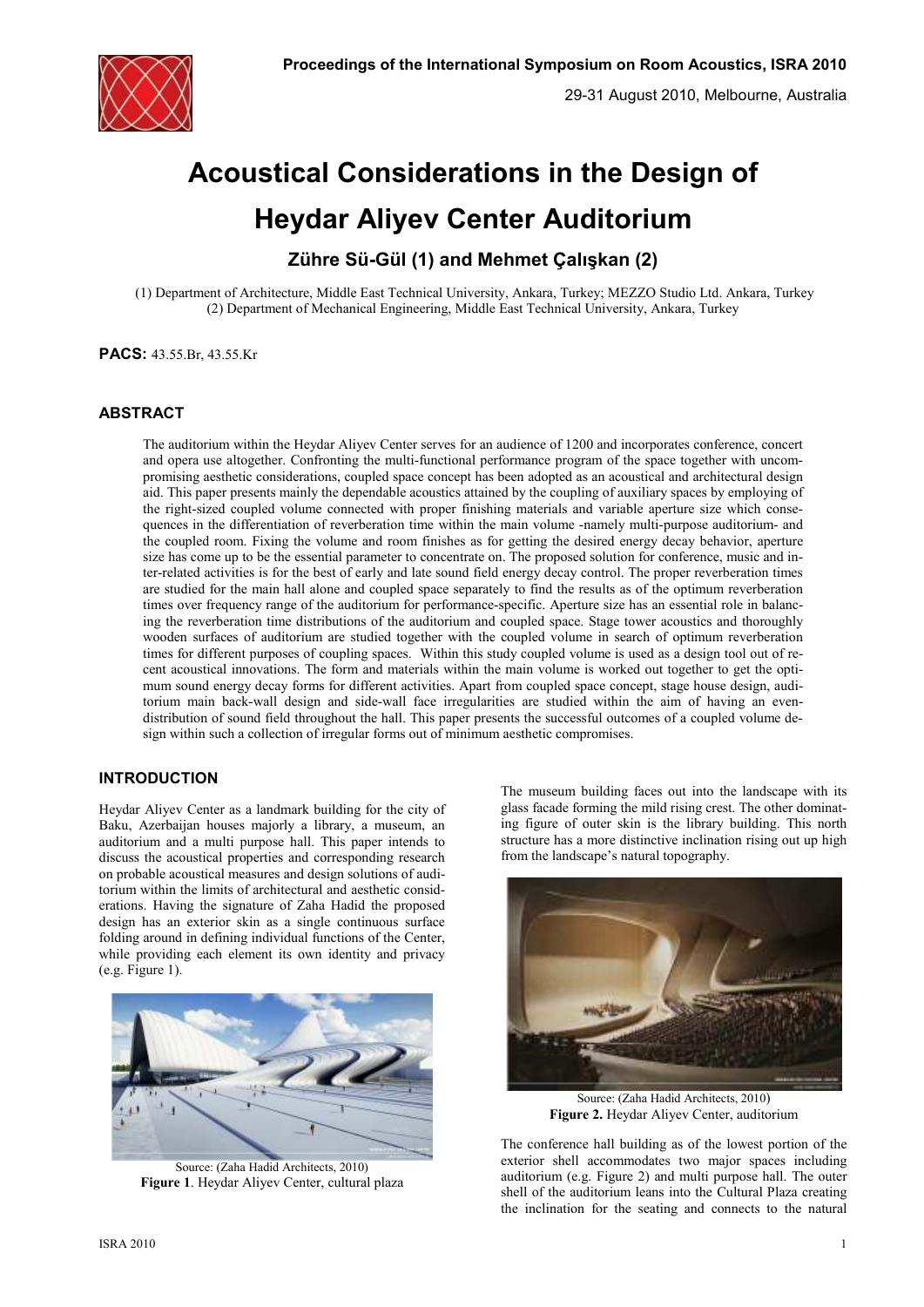slope of the topography. The auditorium and multi purpose hall with their associated facilities have a direct access to the plaza. The auditorium is located in the void created by the outer skin being stretched between volume of the museum and the library tower.

The auditorium serves for an audience of 1200 and incorporates conference, concert and opera use altogether. The visitor main entrances of the auditorium open into the inner galleries (e.g. Figure 3) of the Center, the acoustical characteristics of which are to be presented within the scope of a supplementary research paper [1].



Source: (Zaha Hadid Architects, 2010) **Figure 3**. Main lobby, serving auditorium and library

In this further paper, auditorium within the Heydar Aliyev Cultural Center Auditorium is studied for providing the limits of certain acoustical parameters in relation to functions to be held.

# **ACOUSTICAL DESIGN**

The acoustical design of the auditorium in Heydar Aliyev Cultural Center incorporates the challenge of providing multi purpose requirements of the hall. Considering the conference, concert and opera uses to be embraced in one single enclosure, the optimization of the functional needs through the acoustical requirements is of priority.

In brief, the given pre-design concept project has proved not to be efficient for providing the acoustical parameter limits for these three functions. The finishing cloth as announced to be hardwood floor, wall and ceiling material is respected in terms of architectural requirements. However, having this highly reflective material lined out through such single and multi functional space some further precautions are thought to be in the core of major consideration.

The challenge has started with fixing the requirements for conference and concert use, or for concert and opera, and for opera and conference uses. No tolerance has given to any visual alteration in architectural design terms. As presented in following sections of this paper the required absorption for the conference use has become above limits for the concert use in a very brief assessment. Considering the design straggles and prospective variable acoustics, the coupled space concept has been found to be the most realistic and manageable manufacturing guide.

The optimization of acoustical functions has lead to certain acoustical parameter up limit corrections. MEZZO Studio has considered three different scenarios of use in the acoustical analysis of the hall. The prospective design solutions are listed as follows;

29-31 August 2010, Melbourne, Australia Proceedings of the International Symposium on Room Acoustics, ISRA 2010

| <b>Table 1.</b> Space configurations for different scenarios |                                               |        |                   |                 |  |
|--------------------------------------------------------------|-----------------------------------------------|--------|-------------------|-----------------|--|
| Design                                                       | Stage                                         | Pit    | Coupled           | Orchestra       |  |
| Proposal                                                     | shell                                         |        | room              |                 |  |
|                                                              |                                               |        | apertures         |                 |  |
| Confe-<br>rence Use                                          | Lifted and<br>stored in<br>the stage<br>tower | Closed | Closed            | Absent          |  |
| Concert<br>Use                                               | In place                                      | Closed | Open              | On the<br>stage |  |
| Opera<br>Use                                                 | Lifted and<br>stored in<br>the stage<br>tower | Open   | Partially<br>open | In the pit      |  |
| Source: (MEZZO Studio, 2010)                                 |                                               |        |                   |                 |  |

A different graphical model for computer simulation, comprising 6270 plane surfaces is developed by MEZZO Studio for use with ODEON version 10.02. The model basically made up of 3-D face elements is obtained after simplifying the graphical model supplied by ZHA Architects. In this process of modification the geometry and dimensions in the graphical model is completely preserved in great detail (e.g. Figure 4).



Source: (MEZZO Studio, 2010) **Figure 4.** View from Stage, auditorium

Estimated main hall acoustical volume excluding stage is 8215m<sup>3</sup>. A series of new simulation studies is carried out by MEZZO Studio using this new graphical model and acoustical data obtained by measurements in the laboratory for wooden surfaces.

Recommended ranges for acoustical parameters used in the assessment study are listed in Table 2. Sources and corresponding receivers are defined and located in major locations (e.g. Figure 5). The present condition of the concept design and the proposed alternative acoustical design solutions are discussed in later sections. Ray tracing is used majorly in sound path analysis (e.g. Figure 6).



Source: (MEZZO Studio, 2010) **Figure 5.** ODEON acoustical model with source (red) and receiver (blue) positions, auditorium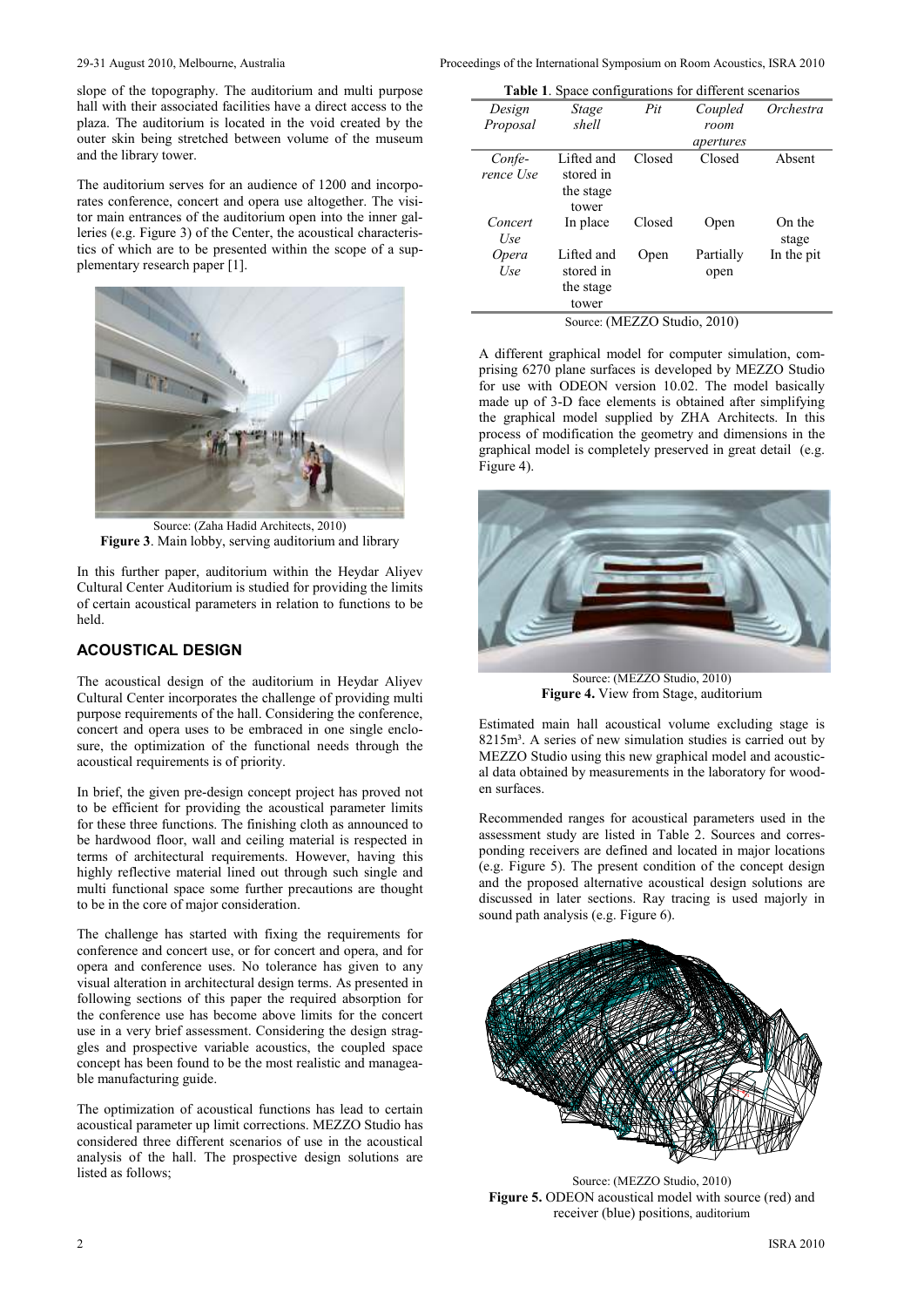

Source: (MEZZO Studio, 2010) **Figure 6.** Ray Tracing, auditorium

| Table 2. Recommended acoustical parameter ranges |  |
|--------------------------------------------------|--|
|--------------------------------------------------|--|

| Parameter  | Recommended                  | Just noticeable         |
|------------|------------------------------|-------------------------|
|            | range for theatres           | difference              |
| T30        | 1.0 to 1.4s                  | 5% (i.e. about $0.1s$ ) |
| <b>EDT</b> | $0.9$ to $1.4s$              | $5\%$ (i.e. about 0.1s) |
| <b>SPL</b> | Minimum                      | 2dB                     |
|            | Variations in SPL            |                         |
| C80        | 0 to $+4dB$                  | 1dB                     |
|            | Recommended                  |                         |
|            | range for concert<br>halls   |                         |
| T30        | 1.7 to 2.4s                  | 5% (i.e. about $0.1s$ ) |
| <b>EDT</b> | $1.7$ to $2.6s$              | $5\%$ (i.e. about 0.1s) |
| SPL        | Minimum                      | 2dB                     |
|            | Variations in SPL            |                         |
| C80        | $-4$ to $0dB$                | 1dB                     |
| LF         | > 0.20                       | 0.05                    |
| Strength - | Less than 10dB               | 2dB                     |
| G          | variations                   |                         |
|            | Recommended                  |                         |
|            | range for opera              |                         |
|            | houses                       |                         |
| T30        | 1.4 to 1.8s                  | $5\%$ (i.e. about 0.1s) |
| <b>EDT</b> | $1.4$ to $2.0s$              | 5% (i.e. about $0.1s$ ) |
| C80        | $-2$ to $+2dB$               | 1dB                     |
| LF         | > 0.15                       | 0.05                    |
| Strength - | Less than 10dB               | 2dB                     |
| G          | variations                   |                         |
|            | Source: (Çalışkan, 2004) [2] |                         |

The present concept design and acoustical alterations are discussed in following sections for conference, concert and opera uses.

### **CONCEPT OF ACOUSTICALLY COUPLED ROOMS**

This section is added to give brief information on above mentioned design solution namely 'Acoustically Coupled Rooms/Spaces'. Architectural acousticians have been increasingly interested in halls that incorporate coupled-volume systems because of their potential for creating desirable effects in meeting conflicting requirements. Those requirements could either be having a variable sound field within the hall for speech and music or maintaining a variable reverberance for different music performances. Inclusion of a reverberant auxiliary room (or rooms) connected to the primary space has proven to be a useful technique in the design of concert halls and multipurpose auditoria [3,4].

Some important cases of halls worldwide that utilize coupled room system and so the double decay phenomena as part of their acoustical design are as follows; Festival Hall in Tampa, FL; the Great Hall in Hamilton, Ontario; Lucerne Concert Hall in Lucerne, Switzerland; the Myerson-McDermott Hall in Dallas, TX; Verizon Hall in Philadelphia, PA; Bass Performance Hall, Fort Worth, TX; Symphony Hall, Birmingham, UK.

29-31 August 2010, Melbourne, Australia Proceedings of the International Symposium on Room Acoustics, ISRA 2010

A coupled-volume system is typically defined as two or more spaces that are joined by a common acoustically transparent surface, known as a coupling aperture. In a coupled-volume system, if the times required for sound decay in each space are unequal, there will be an excess energy in one of the spaces during the decay process when compared to the other one. This leads to energy transfer from the energy surplus room to the energy deficient room, which can produce a sound decay proper for desired acoustic qualities within a space. Designers are attracted by the coupled volume concept, because it proposes a compromise between the competing acoustic conditions for both reverberance and clarity [5].

There are mainly two types of acoustical coupling which are source-area coupling (stage house coupling) and distributed coupling (reverberation chambers). In source-area coupling source is in the auxiliary room and auxiliary room is the stage and stage tower above. Distributed coupling employs the volumes above ceiling or behind side walls and source is away from the room as it is on the stage.

 In acoustical coupling, to provide a sound field that is variable, longer, distinct, and performance-piece-specific depends on certain architectural parameters. Geometric volume, form, materiality and aperture size are variables that affect reverberation of sub-room and consequently energy flow to the main room. Achieving desired energy decay for performancespecific purposes necessitates an intensive study on those variables. Reserving certain amount of volume at the upper parts of the Heydar Aliyev Center Auditorium (above ceiling in between auditorium shell and roof/wall main structure) and aperture in desired dimensions (as removable ceiling panels on ring T3 in this design) are architectural measures that will enable acoustical designers to work with coupled rooms.

### **PRESENT CONDITION**

The concept project is initially assessed for its acoustical performance. No additional coupled volume or stage back house is added to the main hall as in architectural drawings provided by the design team in this first phase. Wooden curved surfaces with no rectilinear corners are composing the core concept of this project. Considering the wooden wall and ceiling sections are forming the principal surfaces to carry acoustical meaning, the real-size measurements are of priority for accurate results to be obtained from simulations. For that reason, the sound absorption coefficient tests are hold in a laboratory set-up for 50mm perforated wood samples and the results are used in acoustical simulations. The estimated global estimate reverberation times for the initial design concept with no modifications for specific functions (conference, concert and opera uses) are displayed in Figure 7.



Global estimates indicate average mid frequency reverberation time of 1.57s and average low frequency reverberation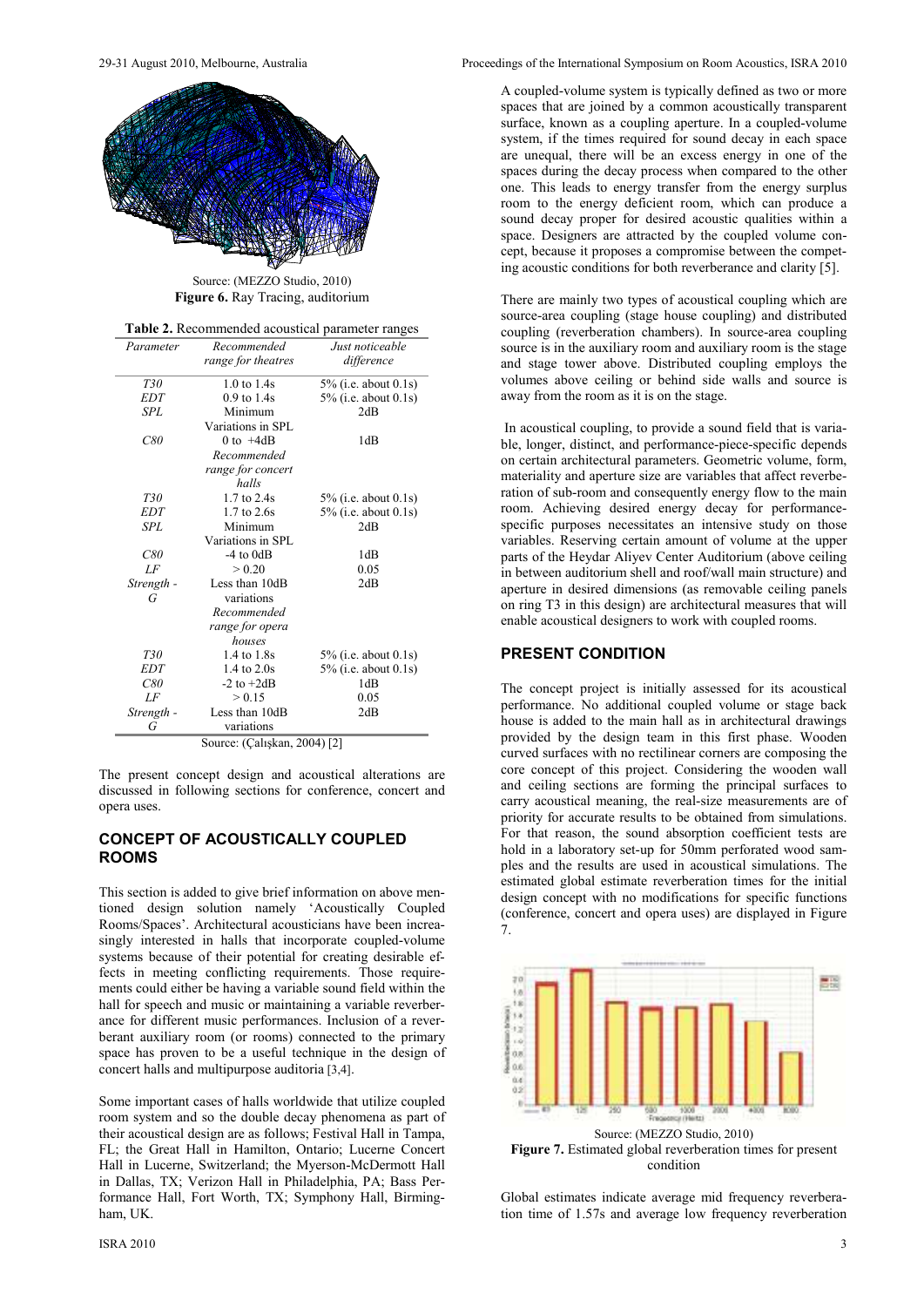time of 1.93s. The original design without any acoustical intervention does not function for multi-purpose functions including conference, concert and opera uses altogether. Thus, the coupled space concept is chosen to be the most effective variable acoustics solution and presented for applicable activities in following sections.

# **CONFERENCE USE ANALYSIS**

Conference performances involving activities related to speech is known to be the initial use of this multi-purpose auditorium. For that reason, the hall is designed for speech performances initially. Adjusting the excessive reverberance due to highly reflective wood surfaces and extreme volume is the first goal for providing sufficient speech intelligibility. The Auditorium is initially tested with its present condition as given in previous section. Adding absorptive materials to the rear wall and increasing the amount of absorption supplied by the seating area is helpful to some extent but not totally fulfill the requirements. The need for another design solution is ended up by using the advantage of stage tower as a sound attenuation center of the hall.

The removable ceiling panels on the stage shell that are assumed to be raised in opera/ballet performances are removed for conference use as well. By opening the panels on stage shell, stage tower is coupled to the main hall. Stage tower has to be made totally absorptive for decreasing the excessive reverberance of the hall. Leaving the backstage floor area as similar to the stage floor, rest of the surfaces including walls and ceilings are covered with highly absorptive materials made up of rock wool with geo-textile facing.



Source: (MEZZO Studio, 2010) **Figure 8.** Ray tracing of conference use acoustical model

A different graphical model for computer simulation, comprising 8426 plane surfaces is developed by MEZZO Studio. Estimated acoustical volume for conference use including stage tower is 18729m<sup>3</sup>. The room consists of 10 different finish materials. Ray tracing of the model for conference use is given in Figure 8.



**Figure 8.** Estimated reverberation times for conference use

This acoustical precaution helped greatly to decrease overall reverberation by around 0.3s (e.g. Figure 8) throughout the full octave frequency range. Certain amount of diffusion on the rear wall that can be obtained through various diffuser designs is also kept in place for minimizing probable echoes caused by the large concave surfaces of rear wall. On the rear wall as long as opening area is 30% of total area a lot many different alternatives of diffusers can be worked until it satisfies architectural design group. With all the precautions taken the Auditorium has come to a point that minor later tunings on materials will help for the performance needs together with a good electronic sound amplification design (e.g. Figure 9).



Source: (MEZZO Studio, 2010) **Figure 9.** STI distribution map, for conference use

# **CONCERT USE ANALYSIS**

Maintaining sufficient absorption in the hall for speech purposes, the challenge has come to adjust it for music performances. The geometrical restrictions of the hall eliminate some of the variable acoustics solutions. The most reasonable solution in terms of acoustics and implementation is found to be applying coupled space concept for concert performances.



Source: (MEZZO Studio, 2010) **Figure 10.** Location of the coupled volume above ceiling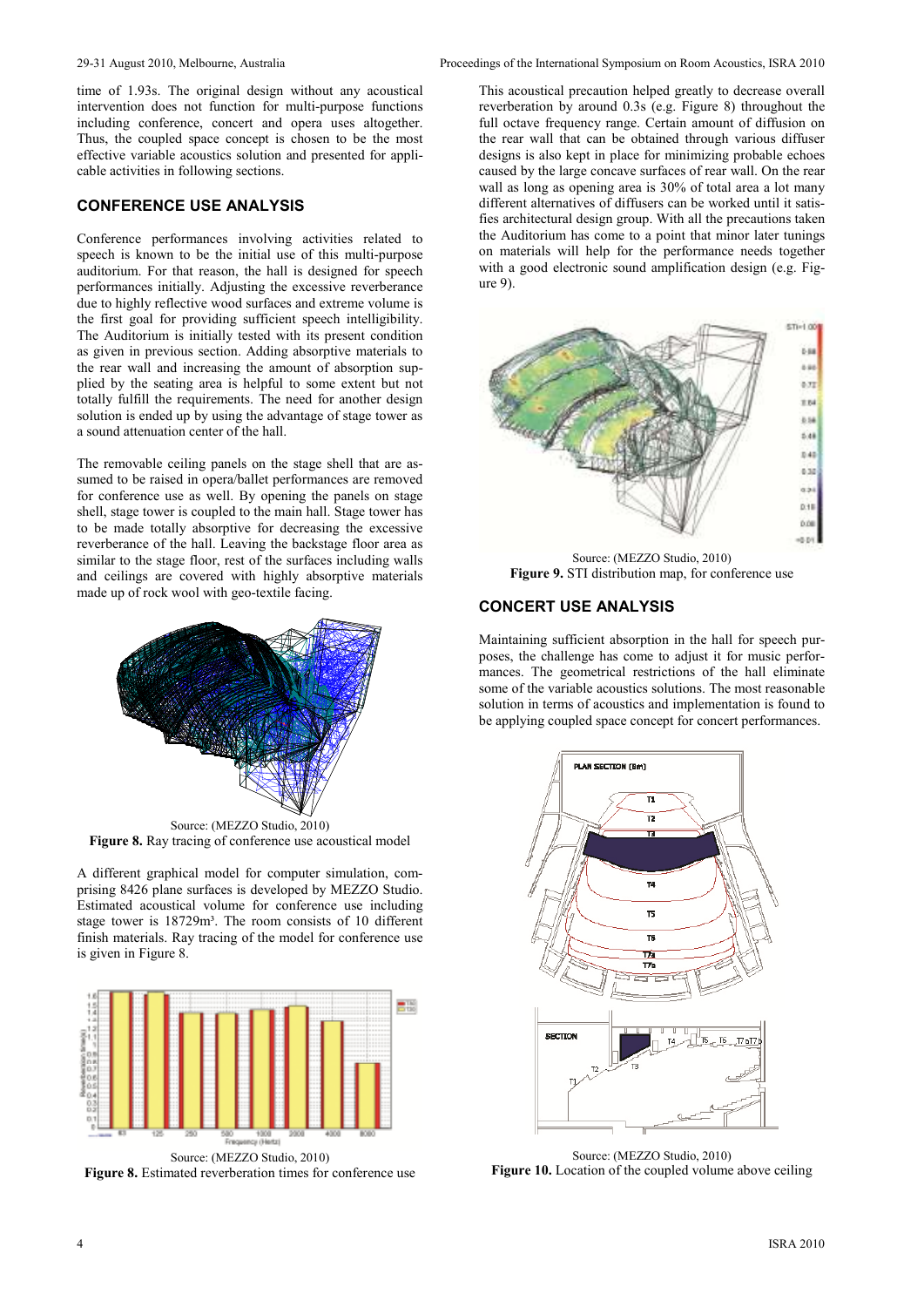On concert use all of the materials applied for conference use are kept in place and orchestra members as a surface is added on to the stage. The removable ceiling panels that are raised for opera and conference use are closed as stage acoustics necessitates good reverberant field, satisfactory ensemble values and enough reflections from the covering stage shell. To increase the reverberance to desired limits for concert performances and satisfying clarity at the same time is normally a challenging requirement for acoustical designers. Coupled space/room design is the best approach for handling those two conflicting requirements. Coupling some volume (in between auditorium shell and roof-side wall structure) into the main (e.g. Figure 10) hall with an aperture (removable ceiling panels) has ended up with a very good decay curve in full octave bands and conformed acoustical design targets for concert use.

The reverberation time of the coupled room has to be higher than the main hall for providing extra energy fed to the main hall. The volume and aperture size are studied for obtaining acoustical coupling within two rooms. The coupled room surfaces are left mostly reflective for achieving the desired target reverberation time. After working on various designs the mid frequency reverberation of the coupled room is fixed in 3.71s in best alternative. In this design, the auxiliary volume is added to the main hall over ring T3 as shown in architectural drawings (e.g. Figure 10). The room has a height around 5 m and a length around 25m located centrally above ring T3. 1m gap from roof surface and auditorium shell surface is left for probable construction limitations. The acoustical volume of the room is estimated to be 600m<sup>3</sup>. The aperture opening is in the center of aperture surface and of area around 19m² with a width of 2m. The aperture size and volume is approximately calculated in this initial study.

Estimated acoustical volume of the graphical model for concert use excluding stage tower and including coupled room is 18326m<sup>3</sup>. The room consists of 11 different finish materials. Some cases of the acoustical simulation results of this first coupling alternative for concert use are presented below.



Source: (MEZZO Studio, 2010) **Figure 11.** T30 distributions at 500Hz, concert use



Source: (MEZZO Studio, 2010) **Figure 12.** C80 distributions at 500Hz, concert use

A single big opening is not the only solution. On the contrary, having multiple apertures with smaller areas could help for a better diffusion and flow of surplus energy from coupled room into the main hall. Coupled space aperture alternatives distributed around coupling area are studied (e.g. Figure 13 and 14). Going too down in the width of aperture may have ended up with a resonance at a certain frequency resulting in coloration and lessen the effect of acoustical coupling.



Source: (SANSET IKOOR, 2010) **Figure 13**. Coupling room aperture alternative proposed by SANSET IKOOR



Source: (Zaha Hadid Architects, 2010) **Figure 14**. Coupling room aperture alternative proposed by Zaha Hadid Architects

The aim of this initial proposal is to estimate the approximate amount of volume and aperture area that provides required acoustical characteristics for different scenarios of use. At any limitation or different expectation of architecture or implementation, the volume, aperture size/dimensions and locations could be adjusted by a further detailed study on other alternatives.

# **OPERA AND BALLET USE ANALYSIS**



Source: (MEZZO Studio, 2010) **Figure 15**. View from back seats, opera use

For opera and ballet function the pit cover is opened and an orchestra surface to represent the orchestra is added into the pit. The shell is removed exposing the stage tower (e.g. Figure 15). All other materials applied for conference use is kept in place. Initially, aperture of the coupled room is kept closed. The auditorium with full audience is found to be too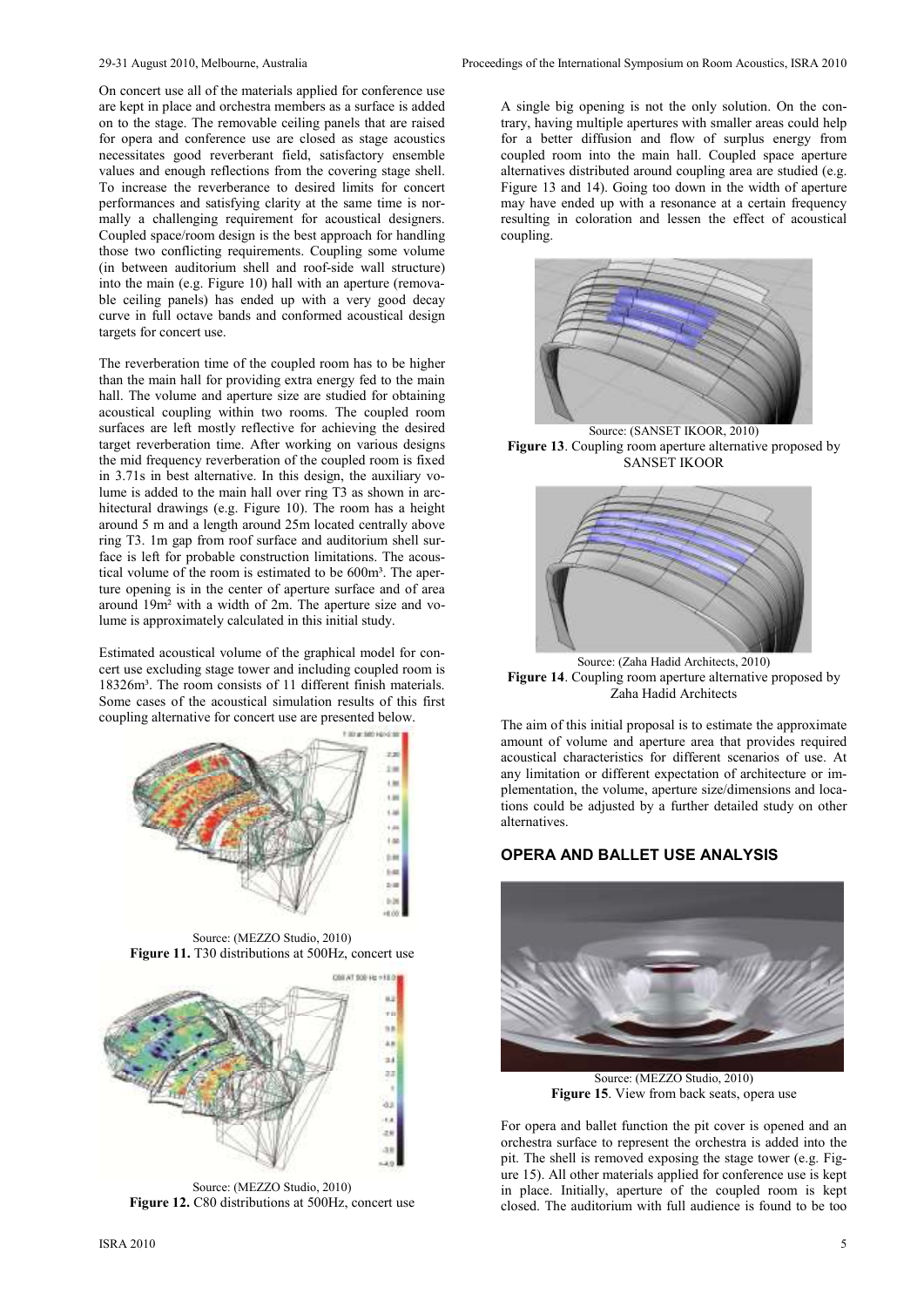dead for an opera performance as the reverberation time is low around 1.40s in mid frequency bands. Later, the coupled room is added to the main hall. Opening aperture surface fully, resulted in excessive reverberance. Finally, an aperture size of  $4m<sup>2</sup>$  is found to be efficient in adjusting hall reverberation for opera performance in this design (e.g. Figure 16).



Source: (MEZZO Studio, 2010) **Figure 16**. Ray tracing model, opera use

Considering the case that main aperture will have to be segmented to be raised for implementation purposes, aperture for opera use could easily be operated independently. The estimated acoustical volume of opera use graphical model including stage tower and coupled room is 20567m³. The room consists of 12 different finish materials. Some cases of the acoustical simulation results of opera use are presented in Figure 17 and 18.



Source: (MEZZO Studio, 2010) **Figure 17**. SPL(A) distribution maps, opera use



Source: (MEZZO Studio, 2010) **Figure 18**. EDT distributions at 500Hz, opera use

### **CONCLUDING REMARKS**

The global reverberation times obtained from acoustical simulation of the auditorium at mid frequencies in anticipated conference use indicate an average mid frequency reverberation time of 1.43 s in terms of T30 with relatively smooth distribution within the Auditorium. This value is very close to the targets specified in Table 2. Even with a single source on the stage and a background noise rating of NR-25 as specified in the HVAC noise specs, an average STI of 0.58 is calculated. This representative average figure corresponds to almost good speech intelligibility rating. With a proper sound reinforcement system design and loudspeaker placement the speech intelligibility could be improved and managed as depicted by Long [6]. The average clarity figures in the Auditorium conforms the target specification for the conference use as well as the distribution of A-weighted sound levels complies with the requirement of maximum 10 dB difference within the hall.

For concert use, with assignment of absorption to the performers on stage and exposing the coupled volume increases global estimated reverberation times expressed in terms of T30 to levels just over 2 s at mid frequencies. This is the ideal value falling at the midst of the range specified in Table 2. This allows almost all kinds of classical music performances. On the other hand, reverberation times at low frequencies are increased with an apparent improvement of the warmth of the hall. The bass ratio that came out in this configuration is 1.30 which is the ideal value for this size of halls. Brilliance at 2000 Hz is lowered with a corresponding ratio of 0.85 which is less than the ideal figure of 0.93.

Brilliance at 4000 Hz comes out to be a bit lower with a ratio of 0.70 whereas the corresponding ideal figure is 0.84. These two outcomes can be attributed to the high absorption coefficients of the heavily upholstered seating at high frequencies. Early lateral energy fraction figures need improvement due to their lower values than the targeted ones for concert use. This outcome can be attributed to the location of the coupled space over the auditorium ceiling. Such spaces located on both sides of the hall like the ones in Myerson-McDermott Hall in Dallas would definitely have higher values for lateral energy fraction. This alternative can be tried in further studies, if the concept is approved by the design group.

In opera-ballet use, the orchestra shell is removed and the pit is opened with the performing orchestra as for practical performance reasons. Stage tower acoustical design is kept as it is solved for conference use. Absorptive treatment in the form of 100 mm thick, black porous cloth coated rock wool boards of density of 48-52 kg/m3 are applied onto the interior wall surfaces of the stage tower to handle excessive reverberation. This first attempt is ended up with a lower value for opera use in mid frequency range by around 1.40 s. Later, the coupled room (reverberation chamber) is added to the main volume by opening of 1/4 of aperture area specified for concert use. The segmented movable ceiling panel concept makes it possible to change aperture area size for two different scenarios of use.

The added volume of coupled room has increased reverberation times and ended up in a very smooth transition of double decay in non-exponential energy curves. The reverberation time of 1.65 s falls into the recommended range of 1.4 s to 1.8 s at low frequencies. Best acclaimed opera houses in the world are known to have mid frequency reverberation times of 1.6 s to 1.8 s. The bass ratio is calculated to be 1.18, quite favorable for opera and ballet performances. The brilliance at 2000 Hz is ideal since the ratio of reverberation times is equal to 0.93 whereas this subjective property is just a little